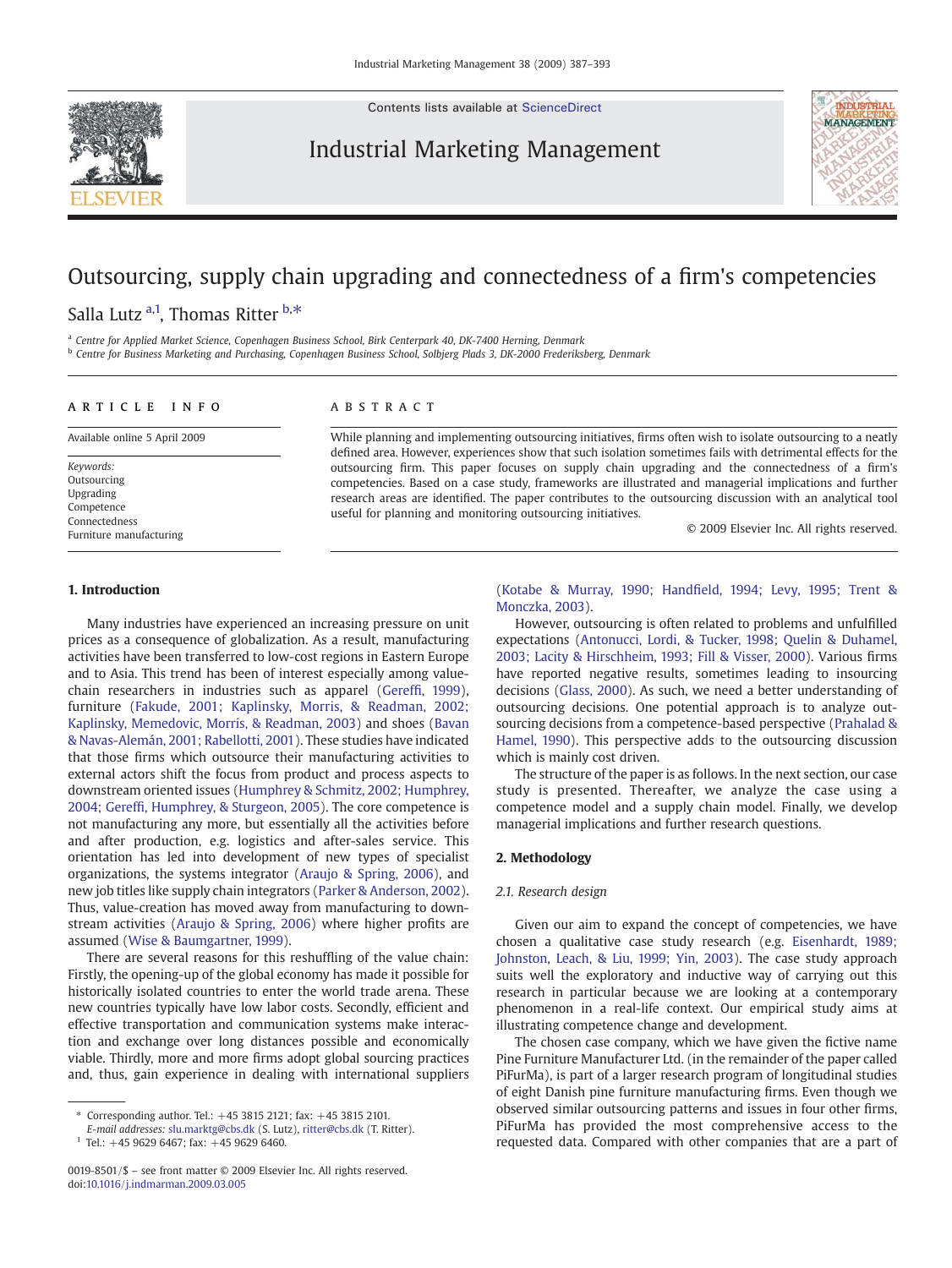| Design | Sawing | Edge-glued<br>panel (Egp)<br>production | Component<br>production | Surface<br>treatment | Packing | Distribution |
|--------|--------|-----------------------------------------|-------------------------|----------------------|---------|--------------|

Fig. 1. Pine furniture manufacturing activity chain.

this longitudinal study, PiFurMa is smaller and there are less people involved in the outsourcing process. Therefore, it has been easier to arrange meetings, even on short notice, and to be in direct contact with those key persons that are involved in the outsourcing process.

#### 2.2. Data collection

Data collection for this case study is based on eight personal, semistructured interviews over a period of two years. The first interview took place in February 2005 when the owner of the firm was interviewed. In the next three meetings in April, May and August 2005, the purchasing manager of the firm and his colleague were interviewed. The following four interviews took place in October 2005, February and June 2006 and April 2007, involving the owner of the firm and the purchasing manager who became co-owner of the company in October 2005. Interviews lasted on average 1 1/2 h and the data has been validated through follow-up discussions with the interviewees and additional printed material.

#### 2.3. The pine furniture industry

Furniture manufacturing was both a resource- and a laborintensive industry. Manufacturing activities were traditionally carried out by local craft-based firms. Large volume mass-production of furniture became a viable manufacturing strategy in the 1970s when ready-to-assemble (RTA) furniture became more popular. Large scale RTA pine furniture manufacturers often sold their products to export markets where customers were large retailers [\(Kaplinsky et al., 2003](#page--1-0)). These retailers were global buyers that compelled the manufacturing firms to produce upon buyers' requests and at competitive prices.

Thus, producing RTA furniture was typically aimed at minimizing procurement and manufacturing costs. Efficient and effective management of the entire supply network was therefore a prerequisite [\(Bramorski, Madan, Motwani, & Sundarraj, 2000\)](#page--1-0). The major input in the production process of the pine furniture was pine sawn wood (Pinus sylvestris), which was transformed into an edge-glued panel (egp) that is a 15–28 mm thick board consisting of lamellas that are 3 cm of breadth and glued together side by side. Many furniture manufacturers had this transformation process done in-house, while others chose to procure edge-glued panels. Panels were then cut and drilled according to design specifications. This was followed by surface treatment, where the components became harder and could be differentiated in colors. The final stage of the manufacturing process was the packaging of a complete set of parts, including assembly instructions and special assembling tools ([Bramorski et al., 2000](#page--1-0)). Fig. 1 illustrates the pine furniture manufacturing activity chain.

In the beginning of 2000, the image of pine furniture changed from good quality natural products, towards low quality discount products. At the same time, many new manufacturers entered the industry mainly located in low-cost regions (Eastern Europe and Asia). Thus, due to lower consumer prices, lower production costs and overcapacity, the industry faced strong competition.

Danish pine furniture manufacturers were heavily challenged by these developments. The Danish producers were traditionally dependent on few international buyers and their products were tailored upon customer requests without any manufacturer branding. Competition was twofold: On one hand, the competition was fierce among the Danish manufacturers because products and customers were to a large extent the same. On the other hand, Danish manufacturers competed against other regions, in particular low-cost regions.

## 2.4. Development of Pine Furniture Manufacturer Ltd. (PiFurMa) until 2005

PiFurMa was established by its current owner in 1979 and is situated in Denmark. At that time, PiFurMa was a subcontractor for other Danish furniture manufacturers providing them with individual parts and components. In the late 80s, PiFurMa started producing complete furniture, e.g. beds, dressers chest of drawers and tables. By 2005, the main products were untreated (i.e. without surface treatment) chests of drawers at the low end of the quality scale. The products were mainly sold to a large mail-order retailer in Great Britain (hereafter called UniKing) who accounted for over 80% of PiFurMa's turnover.

The production of these chests of drawers was based on UniKing's product design. UniKing forwarded the product design, and PiFurMa translated the product drawings into production instructions that suited PiFurMa's production facilities. The main material in the production was sawn pine wood which accounted for 65–70% of the total costs. The fronts and top of the product were made of edge-glued panels which were purchased from an Eastern European supplier (East1). East1 purchased sawn pine wood independent from PiFurMa. For their own production, PiFurMa purchased sawn wood from a Swedish supplier (SweWood) which was used for the remaining parts of the product, i.e. the sides, the rear and the drawers. PiFurMa produced the furniture components (sawing, drilling, and finishing). Thereafter, the parts were assembled and packed in cardboard boxes together with fittings and assembling instructions. Due to limited stocking facilities, PiFurMa employed a "produce-upon-order" policy. UniKing assumed responsibility for transportation and logistics. The division of labor is illustrated in Fig. 2.

During the 1980s and in the early 1990s increasing demand on pine furniture resulted in further PiFurMa investments in enlarged production capacity and growing number of employees. Increasing production volumes meant an increasing amount of sawdust, which was an excess product from furniture manufacturing but a valuable source of revenue. With the aid of sawdust the local utility firm was able to ensure the stable supply of district heating to the residents.

With growing demand, new entrants started producing pine furniture. This made it convenient for the global buyers to request the



Fig. 2. Value chain for PiFurMa in 2004.